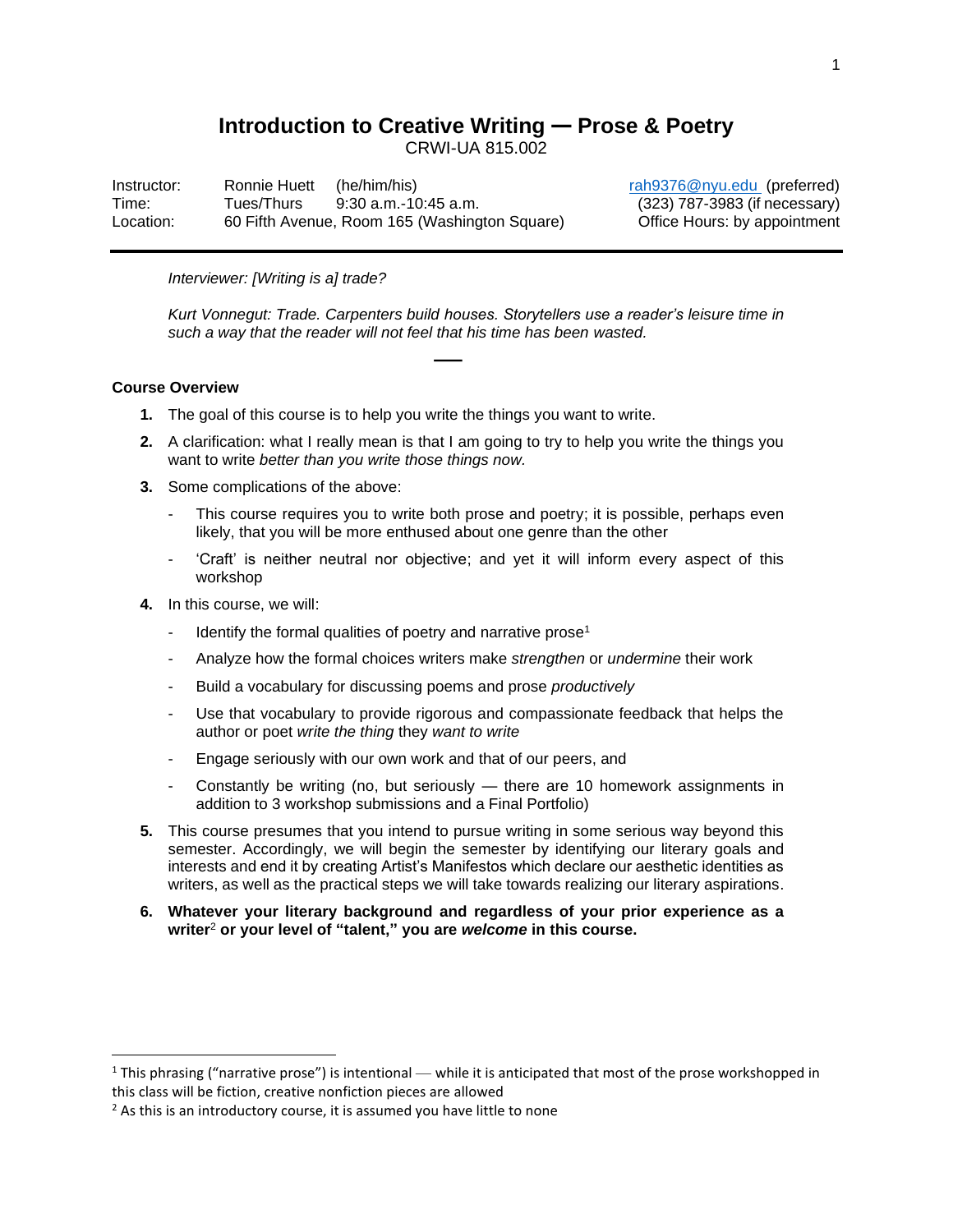# **Course Basics**

This course will be comprised of **10 craft lessons** and **3 rounds of workshop**. You will be submitting narrative prose in the first round, poetry in the second, and your choice of prose or poetry in the third.

Your semester will culminate in the submission of a **Final Portfolio**, the specifics of which can be found elsewhere in this document.

You will also be providing written and verbal feedback on each of your peers' workshop submissions.

#### **Required Texts**

None are required for purchase.

All readings and materials necessary for this course will be provided by me. Readings will be discussed in the class following the one in which they are assigned (e.g., the readings assigned on Jan 25 will be discussed in class on Jan 27, etc.).

#### **Submission Requirements**

You will be workshopped three times over the course of the semester:

**One prose submission** of 8-15 pages (~5,000 words max). Formal experimentation is encouraged, so the work may be single/double/what-have-you-spaced so long as it is between 8 and 15 pages and roughly 5,000 words or less. Your prose submission may be a single short story, an excerpt of a longer work, or no more than two flash fiction pieces (within the page and word count guidelines).

In order to facilitate an efficient and rigorous workshop, please, for the love of Pete, **number your pages**

**One poetry submission** comprised of 2-5 pages of poetry (up to 3 poems total). Again, experimentation (formal and otherwise) is encouraged.

\**Bernie Sanders voice*\* I am once again asking for you to **number your pages**

- **A third "writer's choice" submission** of either prose or poetry, following the same rules and limits as the first two submissions. **This cannot be a revision of a previous submission** (you will revise one piece as part of your Final Portfolio). **nUMbEr YoUr pAGeS**

#### **Important!**

Each student will append short, but detailed, **Writing Notes** to the end of each submission. In these notes, you will describe your process, intentions, writing difficulties, audience concerns, etc.

In other words, you will reflect on your aesthetics and intentions as the writer of this piece, and what we should know to help you write what you are trying to write.

#### **Also Important!**

It should go without saying, but just in case: **absolutely no submissions about your classmates or featuring them as characters**.

# **Due Dates**

With the exception of your Final Portfolio, all workshop submissions will be due by **11:59 p.m. on the Thursday before your workshop** via email, regardless of whether your workshop falls on a Tuesday or Thursday. This ensures that your peers will have at least four days to read your work twice, as well as to compose their feedback notes before your workshop.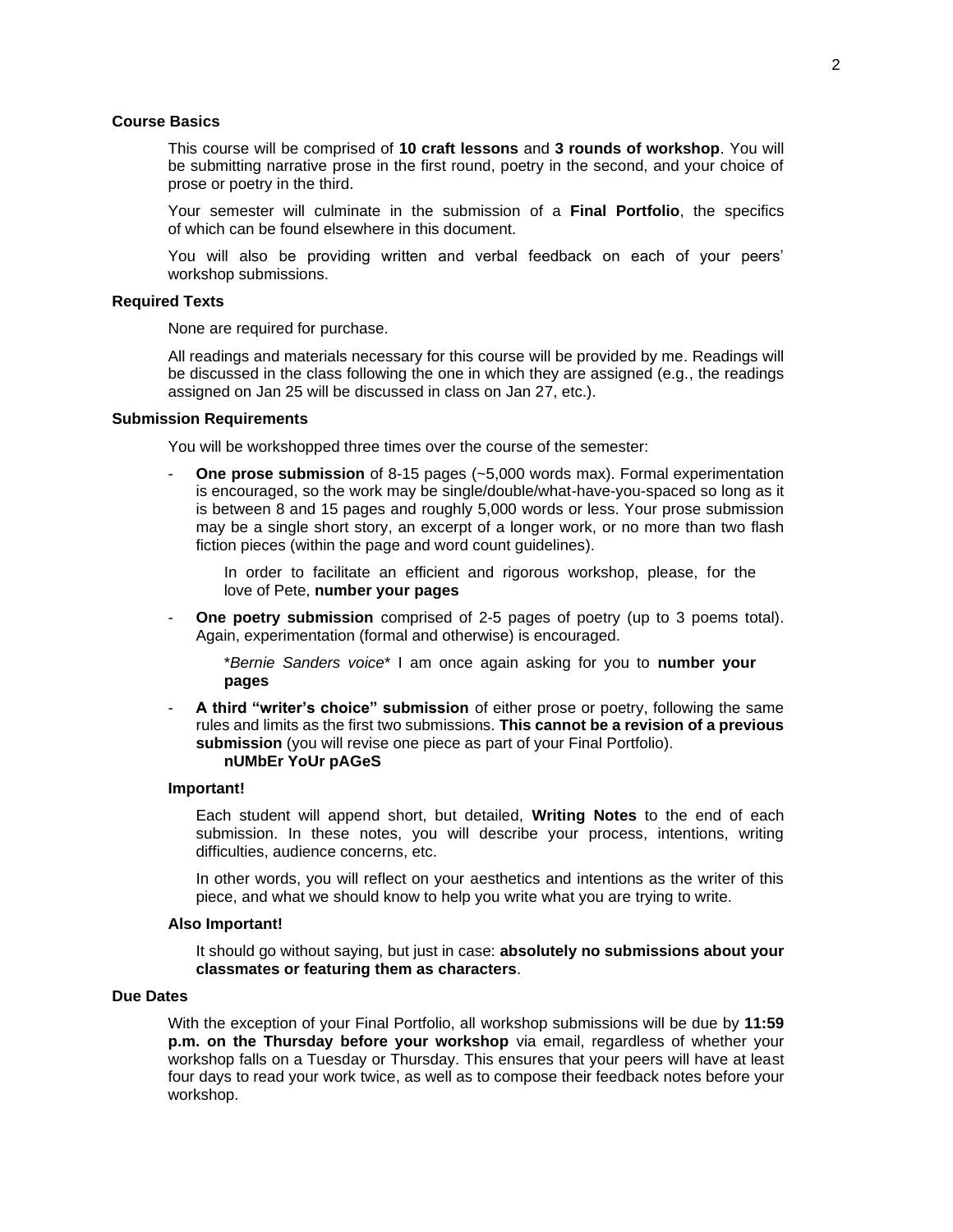#### **Feedback Note Requirements**

We will read each submission at least twice: first as a reader, then again as a writer. During your first read, resist the urge to mark up the text. Instead, read it for enjoyment and general reaction.

At the end of the piece you will encounter brief **Writing Notes** from the author. Use these notes to inform your second reading of the piece and focus your annotations and feedback on these concerns as much as possible.

Your feedback might identify sentences or moments that you find particularly beautiful or confusing, etc. When making such observations, think about *why* you find the line beautiful or confusing, and include that in the comment.

**Be as specific as possible**, starting with something illuminating, beautiful, or interesting about the piece. Grammatical edits are appreciated, but try to focus on broader craft concepts that might make a large or profound impact on the piece as a whole. Identify threads in the piece that the author might pull tighter — an idea that isn't fully developed, or that you feel could be made less vague or better articulated, more detailed. You might also note parts of the piece that could be cut, and why.

Finally, you might end your note with a question or provocation for the author — something that might cause them to view their work in a new light. Then, sign your name.

You will provide the author with a hard or soft copy of your note and marked-up manuscript during or after their workshop (you must have these with you during the workshop).

Feedback need not be long — a paragraph or two is sufficient. Prioritize thoughtfulness over length.

# **Miscellaneous in-class writing exercises and homework**

You will complete in-class writing exercises and 10 homework assignments. These will comprise 15% of your final grade.

Homework is typically submitted to me via email; check the **Course Calendar** for due dates and specifics.

# **Final Portfolio**

You will submit a Final Portfolio to me at the end of the semester. This portfolio will consist of the following four elements:

#### **1. Revision Portfolio**

One *substantially* revised piece chosen from your workshop submissions over the course of the semester. Questions or concerns as to whether you have revised your piece 'enough'? Reach out to me and we'll figure it out together (office hours are a great time to do this!)

# **2. Critical Portfolio**

A selection of the three best critiques you have provided to your peers over the course of the semester, in your opinion. For each critique, you will write a short (~150 words) reflection explaining what you are proud of about it and/or what you would change knowing what you have learned by the end of the semester. This part of the Final Portfolio will be graded on the quality of your written feedback itself in addition to your reflections on it.

#### 3. **Artist's Manifesto** (500+ words)

Revisit your Writer's Statement of Purpose from the beginning of the semester and reflect on your growth since then. Create an Artist's Manifesto that addresses each of the following questions: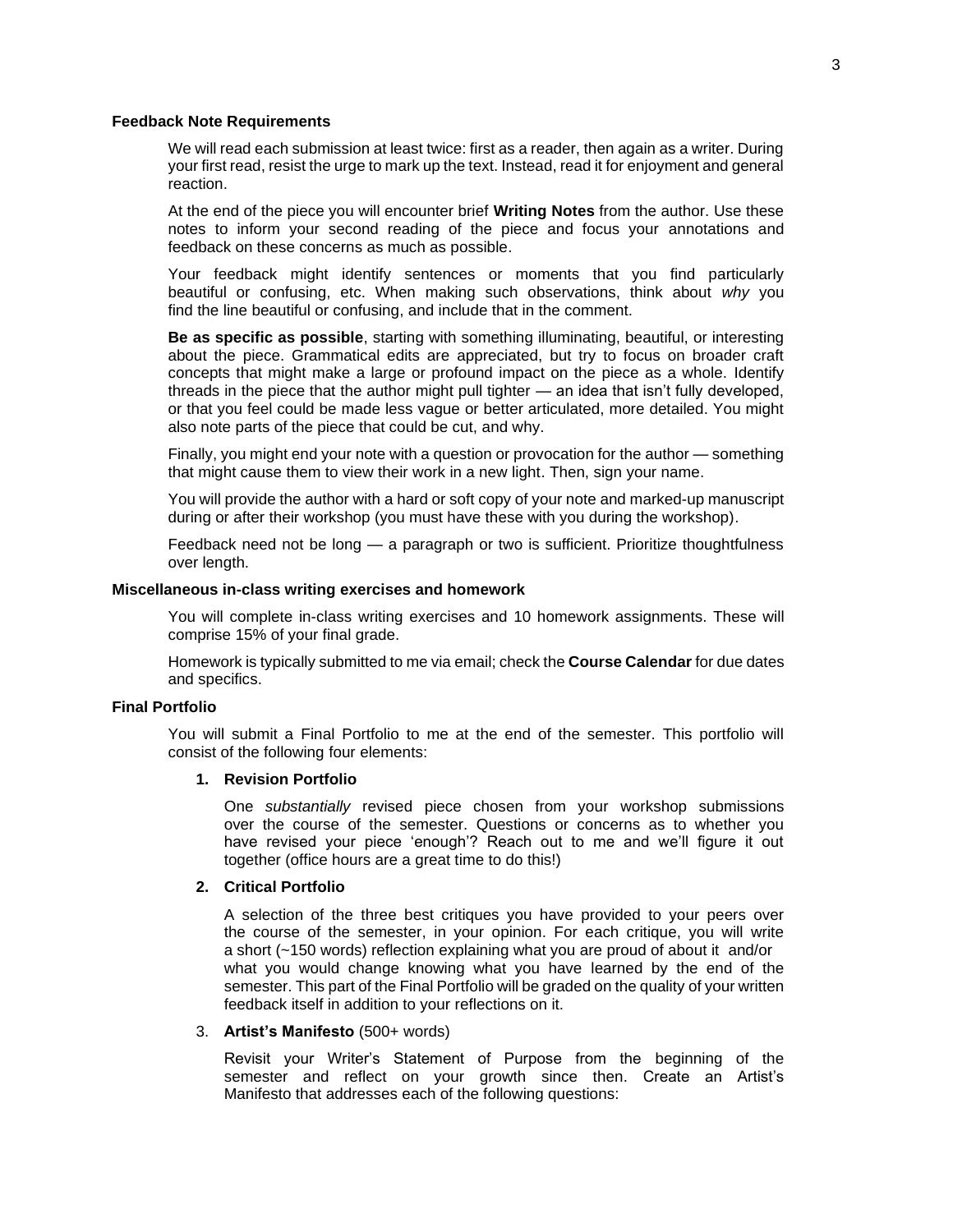- Do you still agree with your initial Writer's Statement of Purpose? Why or why not? Revise your Statement of Purpose if it no longer fits you.
- In what ways have your writing and your writing practice changed over the course of the semester?
- What are your goals as a writer and what actionable steps will you take to realize them, and by when?

Note: writing goals may pertain to your craft ("*I want to develop a stronger and more consistent writing voice*"), your educational aspirations ("*I will obtain the creative writing minor at NYU and then apply for an MFA*"), and/or a potential career as a prose writer or poet ("*I will get published in a literary journal and here is my plan for doing so*").

You may have other writing goals in mind that I haven't anticipated; if in doubt, please seek clarification from me (office hours are a great time to do this!).

#### **4. Submission Receipt**

**■ writ-ing**  /ˈrīdiNG/ noun

# 1. A lottery you have to work for.

"*All these years of writing finally paid off! Pretentious Literature magazine is going to publish my short story they're paying me with a subscription to Pretentious Literature magazine!*"

Recall that **this course presumes you will be pursuing writing in some serious way** beyond this semester. The Submission Receipt element of your Final Portfolio incorporates this presumption into your grade.

Simply provide me with a receipt, screenshot, etc., documenting that you have submitted any piece of prose or poetry for consideration by an outside entity. You may apply for publication by a literary journal or website, enter a writing contest, etc. The parameters of this requirement are broad.

The Submission Receipt amounts to free points in exchange for taking a chance on yourself. This requirement may result in your first rejection as a writer; perhaps it will earn your first acceptance.

I will be hyping you up regardless.

The Revision Portfolio, Critical Portfolio, and Artist's Manifesto are each worth 10 points. The Submission Receipt is worth 5 points.

# **Your Final Portfolio is due via email by 11:59 p.m. on Tuesday, May 10**.

#### **Workshop Model and Etiquette**

"*Adapt what is useful, reject what is useless, and add what is specifically your own*." — Bruce Lee

We will critique two submissions per workshop. Prior to the start of the semester, I will seek two volunteers for our first prose workshop and two others for our first poetry workshop. The rest of our workshop schedule will be determined by lottery.

Workshop discussion will be primarily peer-led and informed by the concerns identified by the writer in their **Writing Note** at the end of their submission.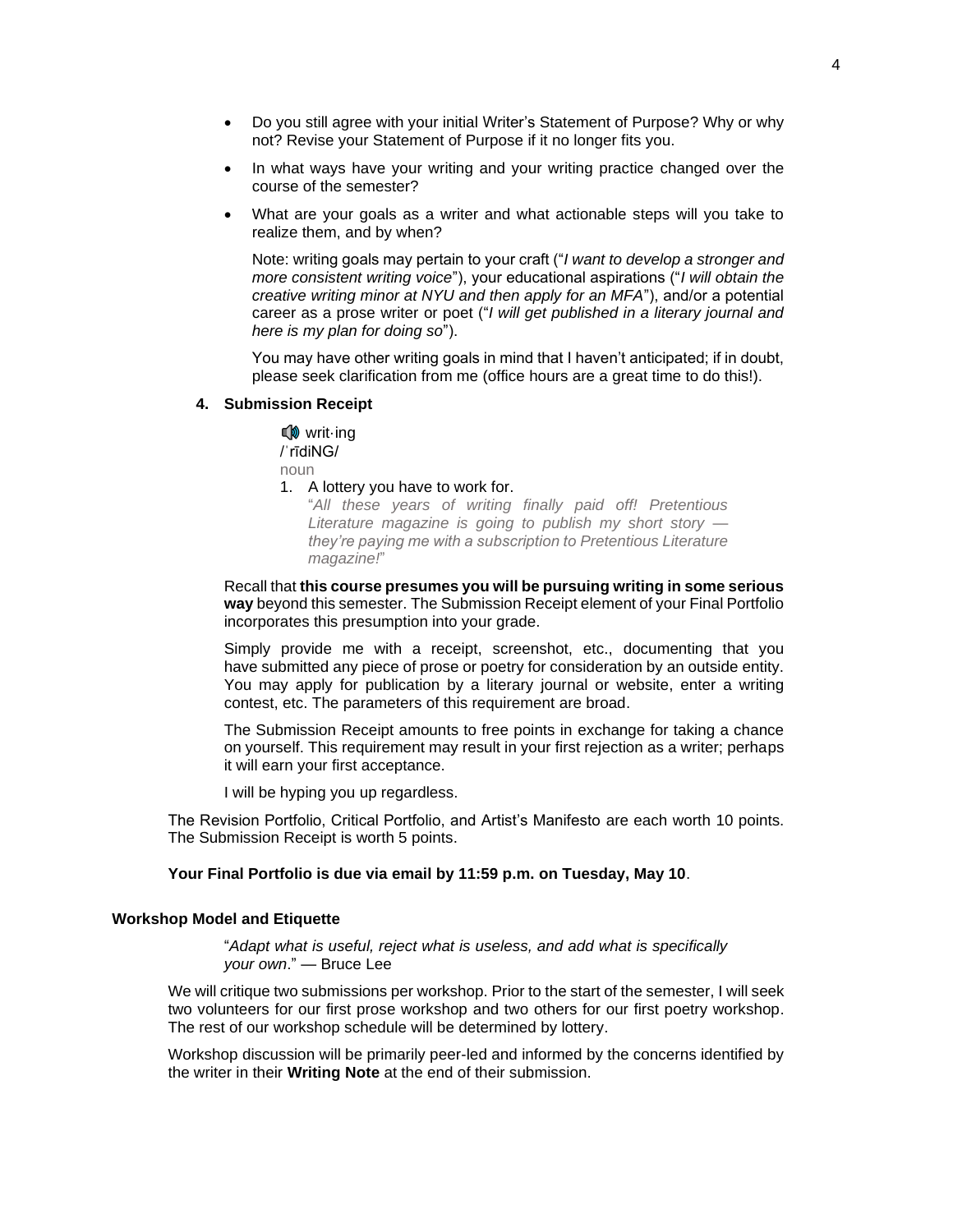Writing is an iterative process in which substantial revision is the norm; our workshops will be "shared acts of imagination" in which peers collaborate with the writer on goals for such revision. While the primary role of the writer during workshop will be as a listener, they will be allowed to productively guide the discussion.

You will receive varied and sometimes contradictory responses and suggestions from your peers. Consider it all, then incorporate what most closely matches your vision for the piece.

Unless there is explicit evidence in workshop that the speaker or protagonist of a work is the writer themselves, we will assume that the speaker is fictional.

# **Course Policies**

# **Electronics**

Because I recognize that some students prefer to engage with materials electronically, devices are permitted in class with the following stipulations:

- 1. They are silent
- 2. They are used solely for relevant and appropriate purposes
	- Ex. I reading a PDF or Word document of your classmate's work
	- Ex.  $II -$  typing a writing exercise rather than handwriting it
- 3. They are not being used for social media

If you are observed using technology inappropriately during class, I will ask for you to put it away; if technology becomes a general distraction for the class, I will ban devices for the remainder of the semester.

#### **Grading**

| 10 points | Attendance                                                                                                                                           |                                                                                                           |  |
|-----------|------------------------------------------------------------------------------------------------------------------------------------------------------|-----------------------------------------------------------------------------------------------------------|--|
|           | absent or tardy.                                                                                                                                     | These are free points that you give away by being excessively                                             |  |
|           | Each unexcused absence:<br>Every two tardies:                                                                                                        | -2.5 points<br>-2.5 points                                                                                |  |
|           | Please refer to the <b>Attendance</b> section of this document for more<br>clarification                                                             |                                                                                                           |  |
| 10 points | Written feedback                                                                                                                                     |                                                                                                           |  |
|           | This grade encompasses the overall quality and generosity of the written<br>feedback you provide to your classmates over the course of the semester. |                                                                                                           |  |
| 15 points | Miscellaneous in-class writing exercises and homework                                                                                                |                                                                                                           |  |
| 30 points | Workshop                                                                                                                                             |                                                                                                           |  |
|           | Your Workshop grade will be comprised of the following:                                                                                              |                                                                                                           |  |
|           | 15 points<br>15 points                                                                                                                               | Your own submissions<br>The feedback you provide to your<br>peers during workshop                         |  |
| 35 points | <b>Final Portfolio</b>                                                                                                                               |                                                                                                           |  |
|           | Your Final Portfolio grade will be composed thusly:                                                                                                  |                                                                                                           |  |
|           | 10 points<br>10 points<br>10 points<br>5 points                                                                                                      | <b>Revision Portfolio</b><br><b>Critical Portfolio</b><br>Artist's Manifesto<br><b>Submission Receipt</b> |  |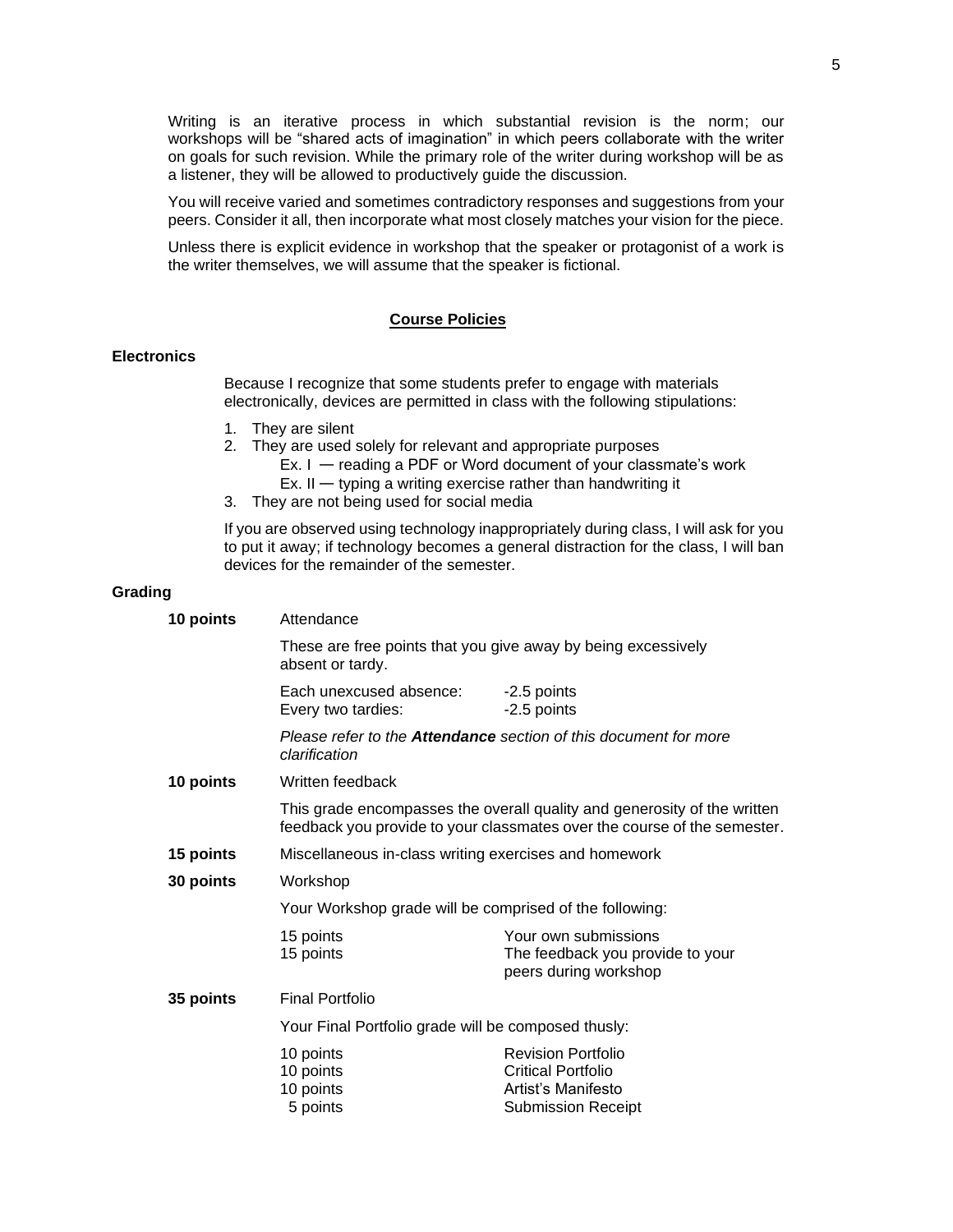Your final grade in this course will consist of however many points you earn from the above elements, expressed as a percentage (e.g., 95/100 = 95%).

# **A note regarding "participation"**

Workshop is a collaborative environment in which all members respectfully contribute to each other's creative growth. That being said, I will not be grading your "participation" in the sense that the people who talk the most get the most points. If anything, recognizing when it is time to listen and giving others the space to express *their* ideas in addition to your own is an important, foundational workshop skill.

I may occasionally request your input because I believe it will benefit the class or your own development as a serious writer; you are generally encouraged to participate to the degree that you are comfortable. If I have concerns about your verbal participation in class, I will reach out to you privately. Should you have concerns, you are encouraged to reach out to me outside of class as well (office hours are a great time to do this!).

# **Attendance**

Consider the following:

- this class begins at 9:30 in the morning, and
- this class ends at 10:45 in the morning

From the above it can be deduced that this class is one hour and fifteen minutes in duration (feel free to double-check; I used a calculator).

Please note that one hour and fifteen minutes is a short amount of time in which to productively workshop multiple pieces and engage seriously with craft.

#### Consequently:

it's actually for real important that we start class on time

If choosing, of your own free will and volition, to enroll in a class that requires you to be present, ready to go, at 9:30 in the morning, Eastern Standard time, every Tuesday and Thursday, later proves less enjoyable than you anticipated — welp! That's on you.

#### **Let the record show that you have been so advised**.

The Add/Drop period ends on Feb. 6. You will be permitted one free absence after this date. Each unexcused absence beyond that will count as a 2.5% deduction from your total grade (meaning one unexcused absence is a loss of a quarter of your attendance grade).

For the purposes of this course, "tardy" is hereby defined as being fifteen minutes late to class; every two tardies will be counted as one absence.

#### **Important caveats to the above**:

- New York is a hard place to live. If you're having difficulty getting to class due to disability or other reasons related to accessibility, please let me know and we'll figure it out
- Likewise, if you need to miss class because of urgent, emergency, employment, dependent care, or \*gestures vaguely\* reasons, please email me as soon as you're aware (ideally, well before class)

The purpose of this class is to enable the free expression of your written creativity, not to punish you for having responsibilities or hardships.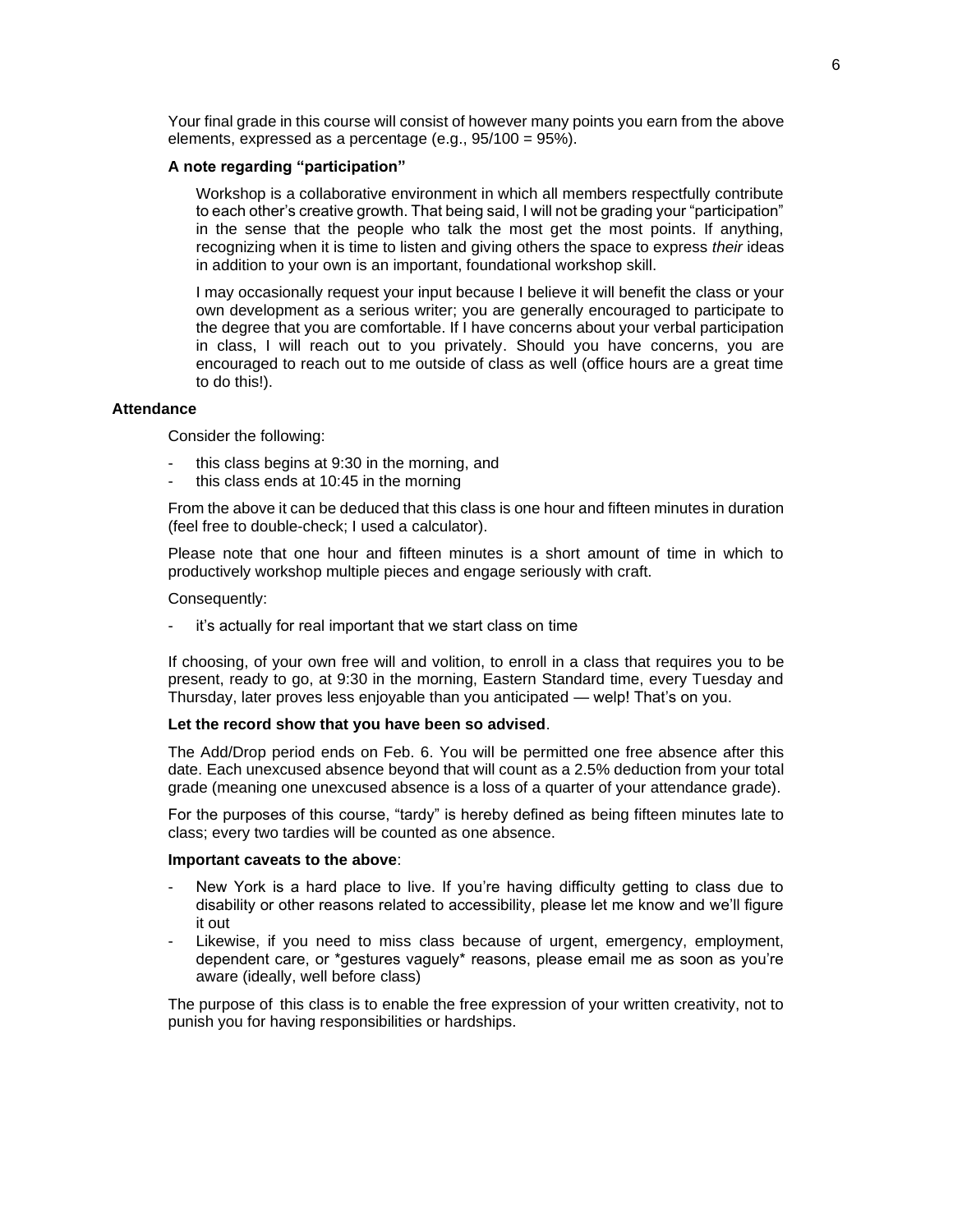#### **Plagiarism**

Don't do it. You will be caught, and the consequences will be ruinous. Also, consider that this is an introductory creative writing course — *the entire point* is to get better at producing your own words. Enrolling in this class only to submit someone else's work would be kind of an odd, sad, poseur-y move. Don't be an odd, sad, poseur. **Be an odd, sad** *writer*.

Refer to NYU's plagiarism policy via the University's Academic Integrity page for more information:

[https://www.nyu.edu/about/policies-guidelines-compliance/policies-and](https://www.nyu.edu/about/policies-guidelines-compliance/policies-and-guidelines/academic-integrity-for-students-at-nyu.html)[guidelines/academic-integrity-for-students-at-nyu.html](https://www.nyu.edu/about/policies-guidelines-compliance/policies-and-guidelines/academic-integrity-for-students-at-nyu.html)

#### **Important Resources**

# **Understanding NYU's Harassment Policy**

Harassment among students and faculty will not be tolerated. If you or anyone you know is experiencing harassment, please speak up. Let me know, and we will follow procedures in accordance with the University's policies concerning the protection of student rights. If you have any questions about this, reach out to me and/or refer to the brief overview of NYU's harassment policy online at:

[https://www.nyu.edu/about/policies-guidelines-compliance/equal-opportunity/harassment](https://www.nyu.edu/about/policies-guidelines-compliance/equal-opportunity/harassment-and-discrimination.html)[and-discrimination.html](https://www.nyu.edu/about/policies-guidelines-compliance/equal-opportunity/harassment-and-discrimination.html)

### **Disability Disclosure Statement**

Academic accommodations are available to any student with a chronic, psychological, visual, mobility, learning disability, and/or is deaf or hard of hearing. Students should register with the Moses Center for Students with Disabilities at (212) 998-4980.

NYU's Henry and Lucy Moses Center for Students with Disabilities 726 Broadway, 2<sup>nd</sup> Floor New York, NY 10003-6675 (212) 998-4114 Voice/TTY Fax: (212) 995-4114 <http://www.nyu.edu/csd>

#### **Student Wellness Policy**

**Your wellness is more important writing**. It is also more important than this course. As indicated elsewhere in this document, unless there is explicit evidence in workshop that the speaker or protagonist of a work is the writer themselves, we will assume that the speaker is fictional. However, certain content relating to murder, depression, suicide, sexual assault or severe mental distress will likely prompt my attention. Please send an email putting this work into context before submitting a piece, especially for workshop, that may be interpreted as such. If you ever feel the need to speak to someone about these issues, please reach out to me or the NYU Wellness Center (whichever you feel most safe and comfortable with):

Counseling Services: Wellness Center: 726 Broadway (212) 443-9999 (212) 99804780

New York, NY 1003 email: [wellness.exchange@nyu.edu](mailto:wellness.exchange@nyu.edu)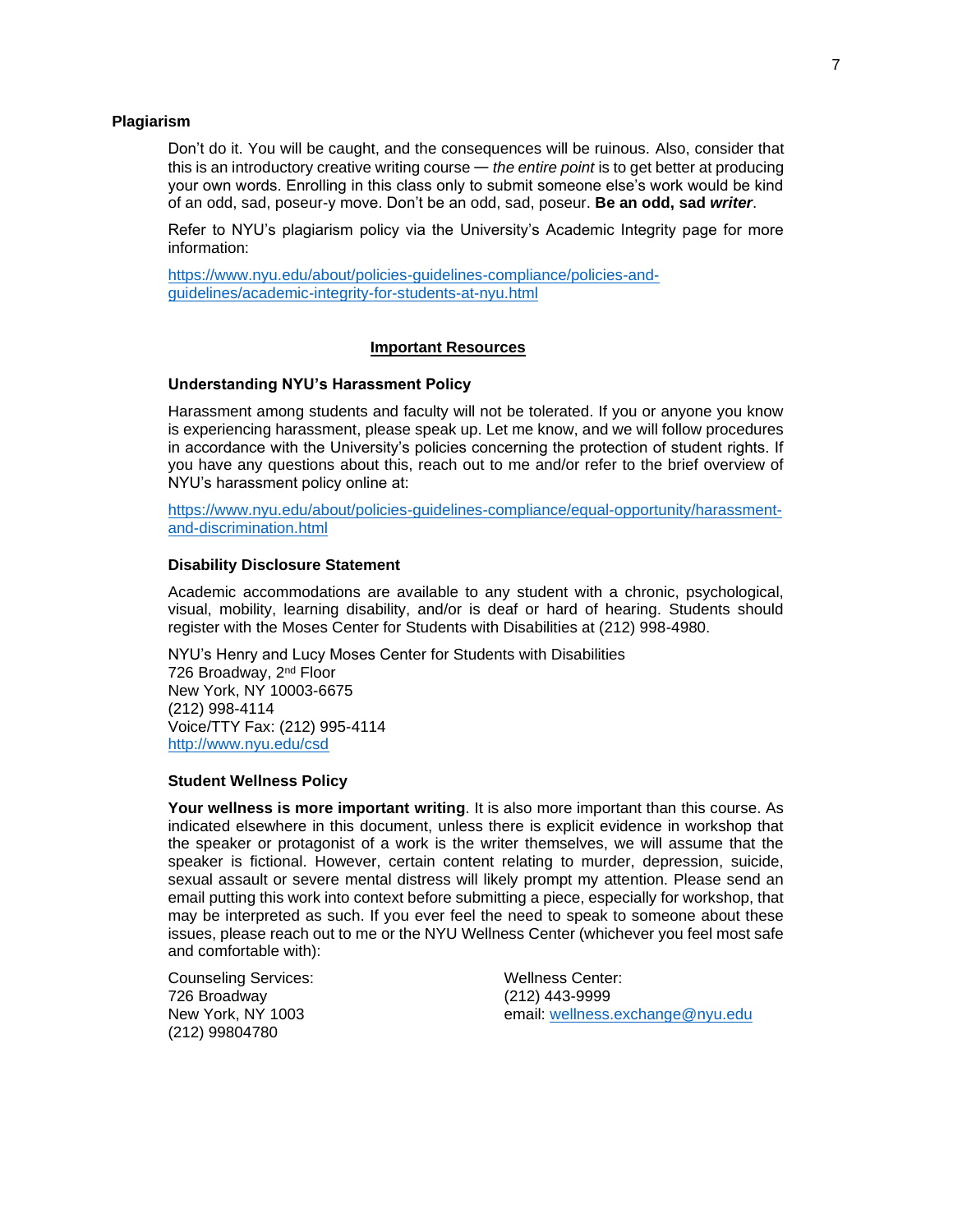# **COURSE CALENDAR**

*extremely tentative!*

| <b>Jan. 25</b>           | Craft I. What Even Is a 'Story'?                                                                                                                                                                                                               | <b>Narrative Basics</b>                               |  |
|--------------------------|------------------------------------------------------------------------------------------------------------------------------------------------------------------------------------------------------------------------------------------------|-------------------------------------------------------|--|
| Tues.                    | "The world is a hellish place, and bad writing is destroying the quality of our suffering."<br>— Tom Waits                                                                                                                                     |                                                       |  |
|                          | In Class: compose list of rules for writing (group exercise); analyze Popular Mechanics<br>and Another Mystery by Carver. Also: introductions, syllabus, course overview.                                                                      |                                                       |  |
|                          | Homework: Writer's Statement of Purpose (due 1/31/22)                                                                                                                                                                                          |                                                       |  |
|                          | Required Readings: Redefining Craft Terms - Salesses; Workshop - Collins; Plot;<br>Reading Poetry (excerpts) - Meyer; Poetry Terms glossary sheet                                                                                              |                                                       |  |
| <b>Jan. 27</b><br>Thurs. | <b>Craft II. One Thing After Another</b>                                                                                                                                                                                                       | <b>Story Shapes &amp; Plot</b>                        |  |
|                          | "Get your character in trouble in the first sentence and out of trouble in the last<br>sentence." - Barthe DeClements                                                                                                                          |                                                       |  |
|                          | In Class: analyze story shapes of various texts                                                                                                                                                                                                |                                                       |  |
|                          | Homework: Story Shape Exercise (due 2/3/22)                                                                                                                                                                                                    |                                                       |  |
|                          | Readings: Word Choice, Word Order, and Tone (excerpt) - Meyer; Rivers (excerpt);<br>Folks Are Right, My Nose Was Wide Open - Keene                                                                                                             |                                                       |  |
|                          |                                                                                                                                                                                                                                                | Writers A & B submit prose<br>via email by 11:59 p.m. |  |
| Feb. 1<br>Tues.          | A & B prose workshopped<br>Readings: Don't Write What You Know - Johnson; Audience, Theme, and Purpose -<br>Salesses; Figures of Speech (excerpt) - Meyer; Coming Down Again; Returning After<br>Our War (excerpts) - Balaban                  |                                                       |  |
| Feb. 3<br>Thurs.         | Craft III. tHaT wOuLD nEVeR hAPpEn                                                                                                                                                                                                             | Research & Believability                              |  |
|                          | "Research is formalized curiosity. It is poking and prying with a purpose."<br>- Zora Neale Hurston                                                                                                                                            |                                                       |  |
|                          | Homework: Eavesdropping Exercise (due 2/7/22)                                                                                                                                                                                                  |                                                       |  |
|                          |                                                                                                                                                                                                                                                | C & D submit prose                                    |  |
| Feb. 8<br>Tues.          | C & D prose workshopped<br>Readings: Symbol, Allegory, and Irony; Character (excerpts) - Meyer; The Weary<br>Bluesman - Hughes; East of Eden (excerpt) - Steinbeck                                                                             |                                                       |  |
| <b>Feb. 10</b><br>Thurs. | Craft IV. Just Who Do You Think [They] Are?!                                                                                                                                                                                                   | Characterization                                      |  |
|                          | "By the end, you should be inside your character, actually operating from within<br>somebody else, and knowing him pretty well, as that person knows himself or herself.<br>You're sort of a predator, an invader of people." - William Trevor |                                                       |  |
|                          | Homework: Characterization Exercise (due 2/13/22)                                                                                                                                                                                              |                                                       |  |
|                          |                                                                                                                                                                                                                                                | E & F submit prose                                    |  |
|                          |                                                                                                                                                                                                                                                |                                                       |  |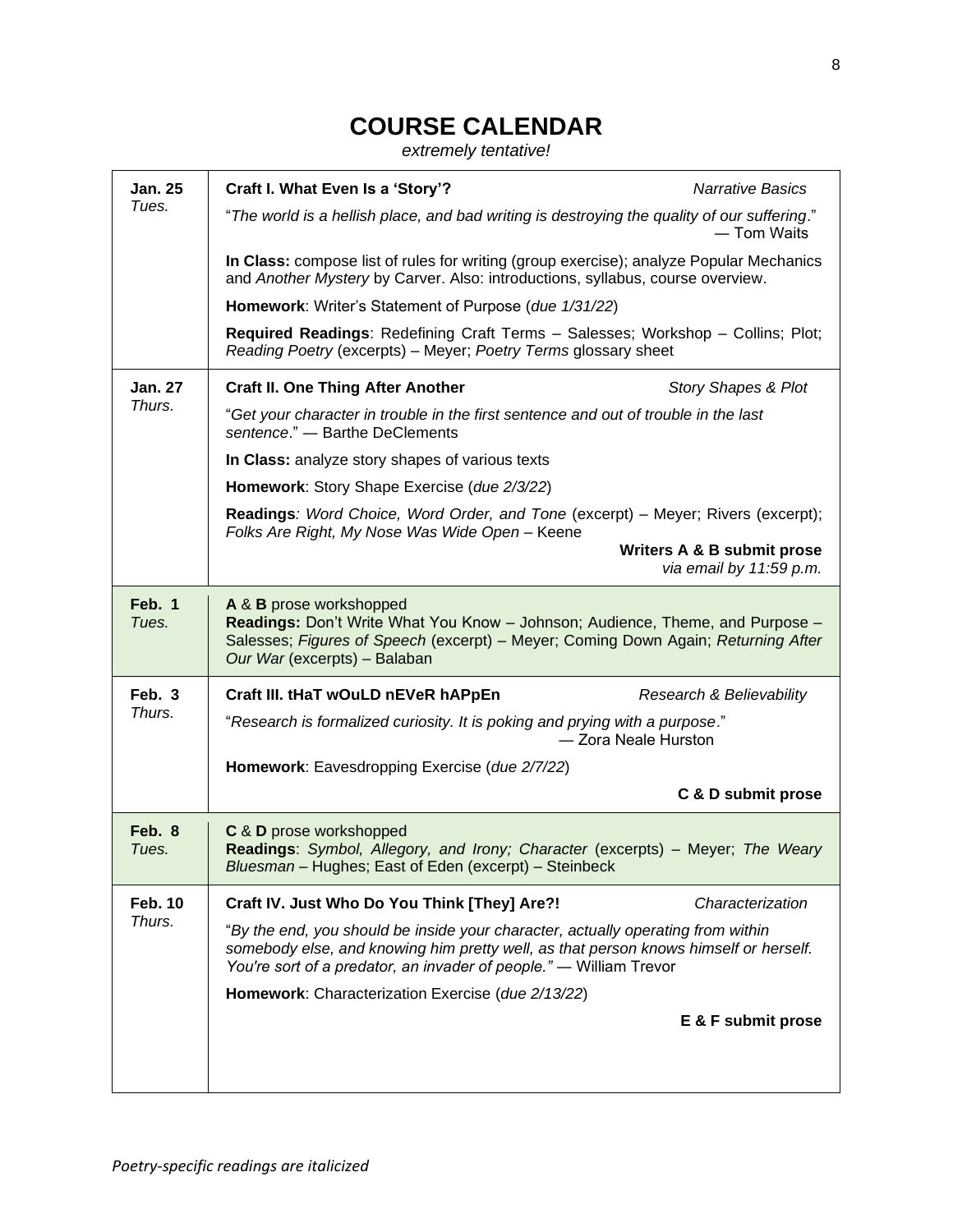| <b>Feb. 15</b><br>Tues.  | <b>E &amp; F</b> prose workshopped<br>Readings: Association of Small Bombs (excerpt) - Mahajan; Freshwater (excerpt) -<br>Emezi; Flatland (excerpt) - Abbott; Images, Point of View (excerpts) - Meyer; Car Crash<br>While Hitchhiking; A Poem About Baseballs - Johnson |                        |  |
|--------------------------|--------------------------------------------------------------------------------------------------------------------------------------------------------------------------------------------------------------------------------------------------------------------------|------------------------|--|
| <b>Feb. 17</b><br>Thurs. | Craft V. He Was As Tall As a 6'3" Tree                                                                                                                                                                                                                                   | Description & POV      |  |
|                          | "The question is not what you look at, but what you see." — Henry David Thoreau                                                                                                                                                                                          |                        |  |
|                          | Homework: POV Exercise (due 2/22/22)                                                                                                                                                                                                                                     |                        |  |
|                          |                                                                                                                                                                                                                                                                          | G & H submit prose     |  |
| <b>Feb. 22</b><br>Tues.  | G & H prose workshopped<br>Readings: Pale Fire (excerpts) - Nabokov; Incarnations of Burned Children - Wallace;<br>Emergency - Johnson; Sounds; Patterns of Rhythm (excerpt) - Meyer                                                                                     |                        |  |
| <b>Feb. 24</b>           | <b>Craft VI. Taping Waves to the Ocean</b>                                                                                                                                                                                                                               | Form & Structure       |  |
| Thurs.                   | "All writing is that structure of revelation. There's something you want to find out. If you<br>know everything up front in the beginning, you really don't need to read further if there's<br>nothing else to find out." - Walter Mosley                                |                        |  |
|                          | "When you write what you know, you stay in control. One of the first things I encourage<br>my writing students to do is lose control - say what they want to say, break structure."                                                                                      | - Natalie Goldberg     |  |
|                          | Homework: Structure Exercise (due 2/28/22)                                                                                                                                                                                                                               |                        |  |
|                          |                                                                                                                                                                                                                                                                          | I & J submit prose     |  |
| Mar. 1<br>Tues.          | I & J prose workshopped<br>Readings: How to Write with Style - Vonnegut; Mission of the Volga Dead Manuscript;<br>The (Diblos) Notebook; Casual Wear - Merrill                                                                                                           |                        |  |
| Mar. 3                   | <b>Craft VII. Pity the Readers</b>                                                                                                                                                                                                                                       | Voice, Tone, & Style   |  |
| Thurs.                   | "Making the simple complicated is commonplace; making the complicated simple,<br>awesomely simple, that's creativity." - Charlie Mingus                                                                                                                                  |                        |  |
|                          |                                                                                                                                                                                                                                                                          |                        |  |
|                          | "The writing style which is most natural for you is bound to echo the speech you heard<br>when a child." - Kurt Vonnegut                                                                                                                                                 |                        |  |
|                          | Homework: Voice and Tone Exercise (due 3/9/22)                                                                                                                                                                                                                           |                        |  |
|                          |                                                                                                                                                                                                                                                                          | K & L submit prose     |  |
| Mar. 8<br>Tues.          | K & L prose workshopped<br>Readings: To The Quick; Shock of The Old - Tulathimutte; Poetry in Action - New York<br><b>Times</b><br>Handouts: Those Words That Echo - Kincaid                                                                                             |                        |  |
| <b>Mar. 10</b>           | Craft VIII. If It Bores You, It's Because It's Boring                                                                                                                                                                                                                    | Reimagining & Revision |  |
| Thurs.                   | "My method is one of continuous revision." — Joyce Carol Oates                                                                                                                                                                                                           |                        |  |
|                          | "I'll be brief. Most books contain too many words." - Tony Tulathimutte                                                                                                                                                                                                  |                        |  |
|                          | "Try to leave out the part that readers tend to skip." - Elmore Leonard                                                                                                                                                                                                  |                        |  |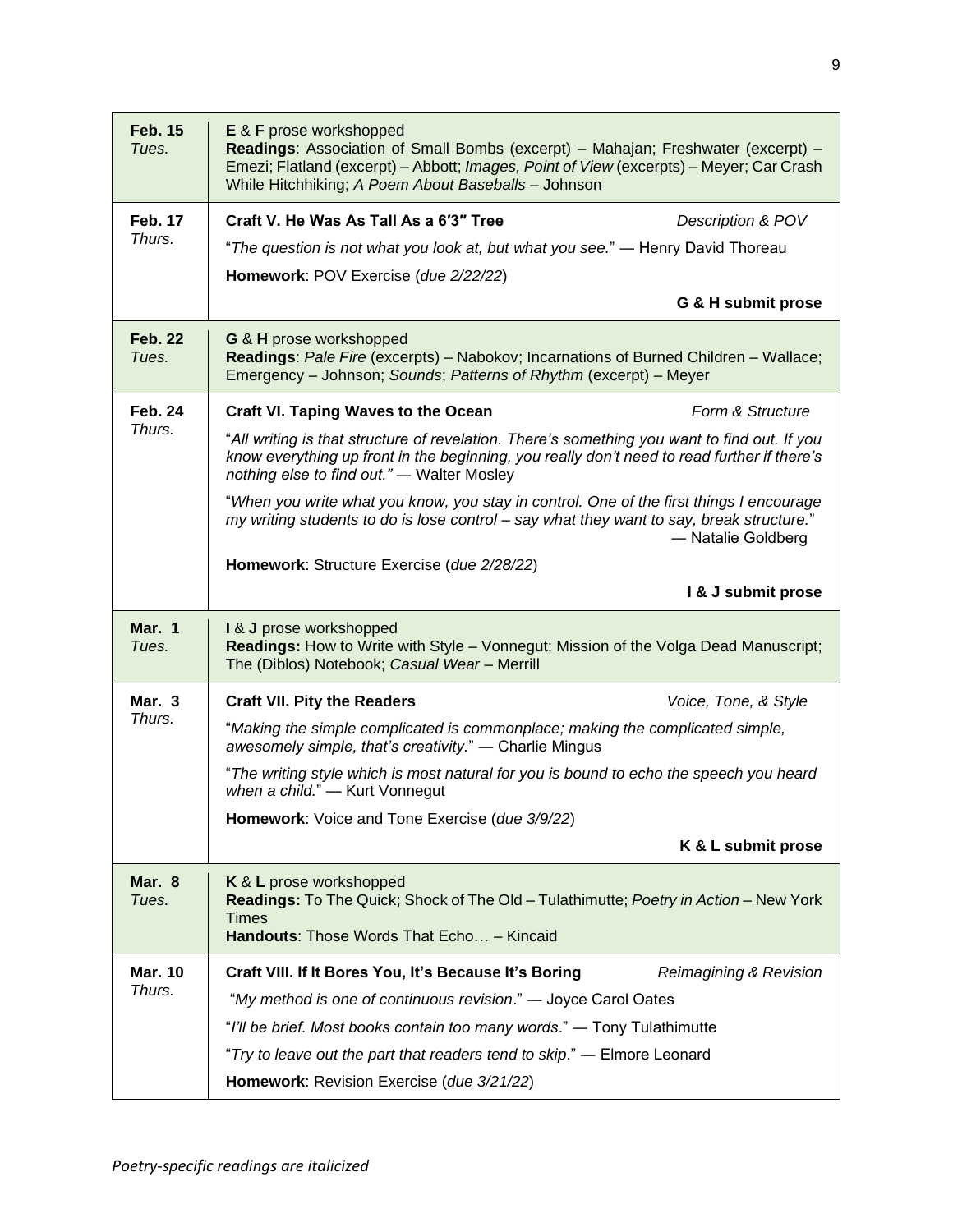| <b>SPRING BREAK</b>      |                                                                                                                                                                                                                                                                                                                                                                                                                                                                                                                                                                                                                                                                                                                                                  |  |
|--------------------------|--------------------------------------------------------------------------------------------------------------------------------------------------------------------------------------------------------------------------------------------------------------------------------------------------------------------------------------------------------------------------------------------------------------------------------------------------------------------------------------------------------------------------------------------------------------------------------------------------------------------------------------------------------------------------------------------------------------------------------------------------|--|
| <b>Mar. 22</b><br>Tues.  | Craft IX. Tell All the Truth but Tell it Slant<br>Introduction to Poetry<br>"Poetry is not difficult. If you possess one of the five senses, poetry is in it. If you can<br>compose a text message, tweet or Facebook status, you can write poetry. If you can<br>rap a song, you can rhyme poetry. If you can memorise a prayer, you can recite poetry.<br>If you struggle to make sense of formatted text, poetry is your call."<br>- Gloria D. Gonsalves<br>Homework: Poetry Exercise (due 3/24/22)<br>Readings: American Sonnets for My Past and Future Assassin (excerpt) - Hayes; Good<br>Bones - Smith; Poetic Forms (excerpt) - Meyer                                                                                                    |  |
| <b>Mar. 24</b><br>Thurs. | Form & Structure II<br>Craft X. As If the Top of Your Head Were Taken Off<br>"I've been getting bored with metaphors anyways. I've decided that I don't like them<br>because one thing is never another thing, and it's a lie to say something is anything but<br>itself; it's ontologically and physically impossible, in fact, not even apple and apple can<br>be each other." - T Fleischman (Clutch)<br>"Poetry might be defined as the clear expression of mixed feelings." — W.H. Auden<br>Homework: Imitation Exercise (due 3/28/22)<br>Readings: Open Form (excerpt) - Meyer<br>Handouts: Rubaiyat of Omar Khayyam; The Wasteland - Eliot<br>Writers CDEF submit poetry<br>C & D workshopped Tues. 3/29<br>E & F workshopped Thurs. 3/31 |  |
| <b>Mar. 29</b><br>Tues.  | C & D poems workshopped                                                                                                                                                                                                                                                                                                                                                                                                                                                                                                                                                                                                                                                                                                                          |  |
| <b>Mar. 31</b><br>Thurs. | <b>E &amp; F</b> poems workshopped<br><b>ABGH</b> submit poetry                                                                                                                                                                                                                                                                                                                                                                                                                                                                                                                                                                                                                                                                                  |  |
| Apr. 5<br>Tues.          | A & B poems workshopped                                                                                                                                                                                                                                                                                                                                                                                                                                                                                                                                                                                                                                                                                                                          |  |
| Apr. 7<br>Thurs.         | G & H poems workshopped<br>IJKL submit poetry.                                                                                                                                                                                                                                                                                                                                                                                                                                                                                                                                                                                                                                                                                                   |  |
| Apr.<br>$12$ Tues.       | I & J poems workshopped                                                                                                                                                                                                                                                                                                                                                                                                                                                                                                                                                                                                                                                                                                                          |  |
| Apr. 14<br>Thurs.        | K & L poems workshopped.<br>Submissions in next round are "writer's choice"<br>(cannot be revision of previous submission)<br><b>ABCD submit poetry or prose</b>                                                                                                                                                                                                                                                                                                                                                                                                                                                                                                                                                                                 |  |
| <b>Apr. 19</b><br>Tues.  | A & B workshopped                                                                                                                                                                                                                                                                                                                                                                                                                                                                                                                                                                                                                                                                                                                                |  |